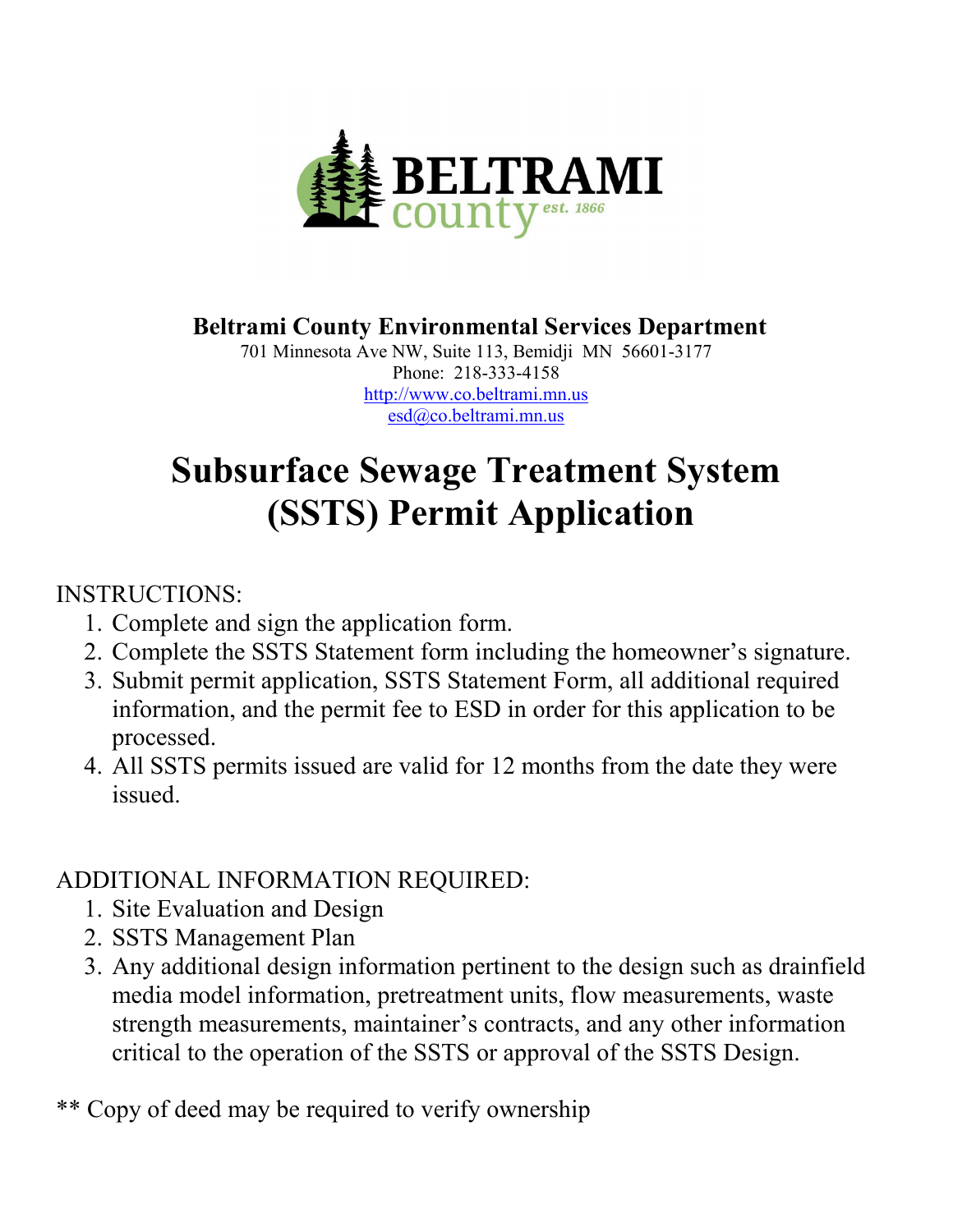

#### Beltrami County Environmental Services Application for Septic Permit

| Shoreland                                               | Non-Shoreland <b>D</b>                                                                                                                                                |                               |                                                                                                                                                                                                                                                                                                                                                                                                             |  |  |  |  |  |
|---------------------------------------------------------|-----------------------------------------------------------------------------------------------------------------------------------------------------------------------|-------------------------------|-------------------------------------------------------------------------------------------------------------------------------------------------------------------------------------------------------------------------------------------------------------------------------------------------------------------------------------------------------------------------------------------------------------|--|--|--|--|--|
|                                                         |                                                                                                                                                                       |                               |                                                                                                                                                                                                                                                                                                                                                                                                             |  |  |  |  |  |
| <b>Township Name</b><br>Lake Name/Number/Classification |                                                                                                                                                                       |                               |                                                                                                                                                                                                                                                                                                                                                                                                             |  |  |  |  |  |
|                                                         |                                                                                                                                                                       |                               | Phone: _____________________                                                                                                                                                                                                                                                                                                                                                                                |  |  |  |  |  |
| Last,                                                   | First                                                                                                                                                                 | Initial                       |                                                                                                                                                                                                                                                                                                                                                                                                             |  |  |  |  |  |
|                                                         |                                                                                                                                                                       |                               | Cell: ____________________________                                                                                                                                                                                                                                                                                                                                                                          |  |  |  |  |  |
|                                                         |                                                                                                                                                                       |                               |                                                                                                                                                                                                                                                                                                                                                                                                             |  |  |  |  |  |
|                                                         |                                                                                                                                                                       |                               | Phone: _________________________                                                                                                                                                                                                                                                                                                                                                                            |  |  |  |  |  |
|                                                         |                                                                                                                                                                       |                               | Phone: _______________________                                                                                                                                                                                                                                                                                                                                                                              |  |  |  |  |  |
|                                                         |                                                                                                                                                                       |                               | Phone: ________________________                                                                                                                                                                                                                                                                                                                                                                             |  |  |  |  |  |
|                                                         |                                                                                                                                                                       |                               | Phone: _________________________                                                                                                                                                                                                                                                                                                                                                                            |  |  |  |  |  |
|                                                         | System Type: Trench () Bed () Mound () Chamber () Holding Tank () Privy ()<br>Number of New Tanks to be installed: _______________Tank(s) Size(s): __________________ |                               | GPD:                                                                                                                                                                                                                                                                                                                                                                                                        |  |  |  |  |  |
|                                                         | onsite inspection visit by Beltrami County without further notice.                                                                                                    |                               | Agreement: I, the undersigned, hereby make application for work described and located as shown herein. I hereby certify that the information contained herein is correct and agree to do the work<br>in accordance with the provisions of the Ordinances of Beltrami County, MN. I further agree that any plans and specifications submitted herewith shall become part of this application and agree to an |  |  |  |  |  |
|                                                         |                                                                                                                                                                       | Signature of Owner            |                                                                                                                                                                                                                                                                                                                                                                                                             |  |  |  |  |  |
|                                                         | Printed Name of Applicant                                                                                                                                             |                               | Signature of Applicant                                                                                                                                                                                                                                                                                                                                                                                      |  |  |  |  |  |
| Date<br>Date                                            | NOTE: Any change in the approved permit, design, or other plans must be reviewed and authorized by ESD prior to installation.                                         |                               |                                                                                                                                                                                                                                                                                                                                                                                                             |  |  |  |  |  |
|                                                         | This permit may be revoked at any time upon violation of said Ordinances.                                                                                             |                               | express condition that the person to whom it is granted, his/her agent, employees and workers shall conform in all respects to the Ordinances of Beltrami County, MN                                                                                                                                                                                                                                        |  |  |  |  |  |
|                                                         | New septic on bare $\left( \quad \right)$<br>Enlarge existing septic (undersized) ()<br>New additional septic on lot $( )$                                            |                               | New septic replacing an old septic ()<br>Repair/replace failing septic ()                                                                                                                                                                                                                                                                                                                                   |  |  |  |  |  |
| Date                                                    |                                                                                                                                                                       | <b>Environmental Services</b> | OFFICE USE ONLY: Permission is hereby granted to the above named applicant to perform the work described in the above statement. This permit is granted upon the                                                                                                                                                                                                                                            |  |  |  |  |  |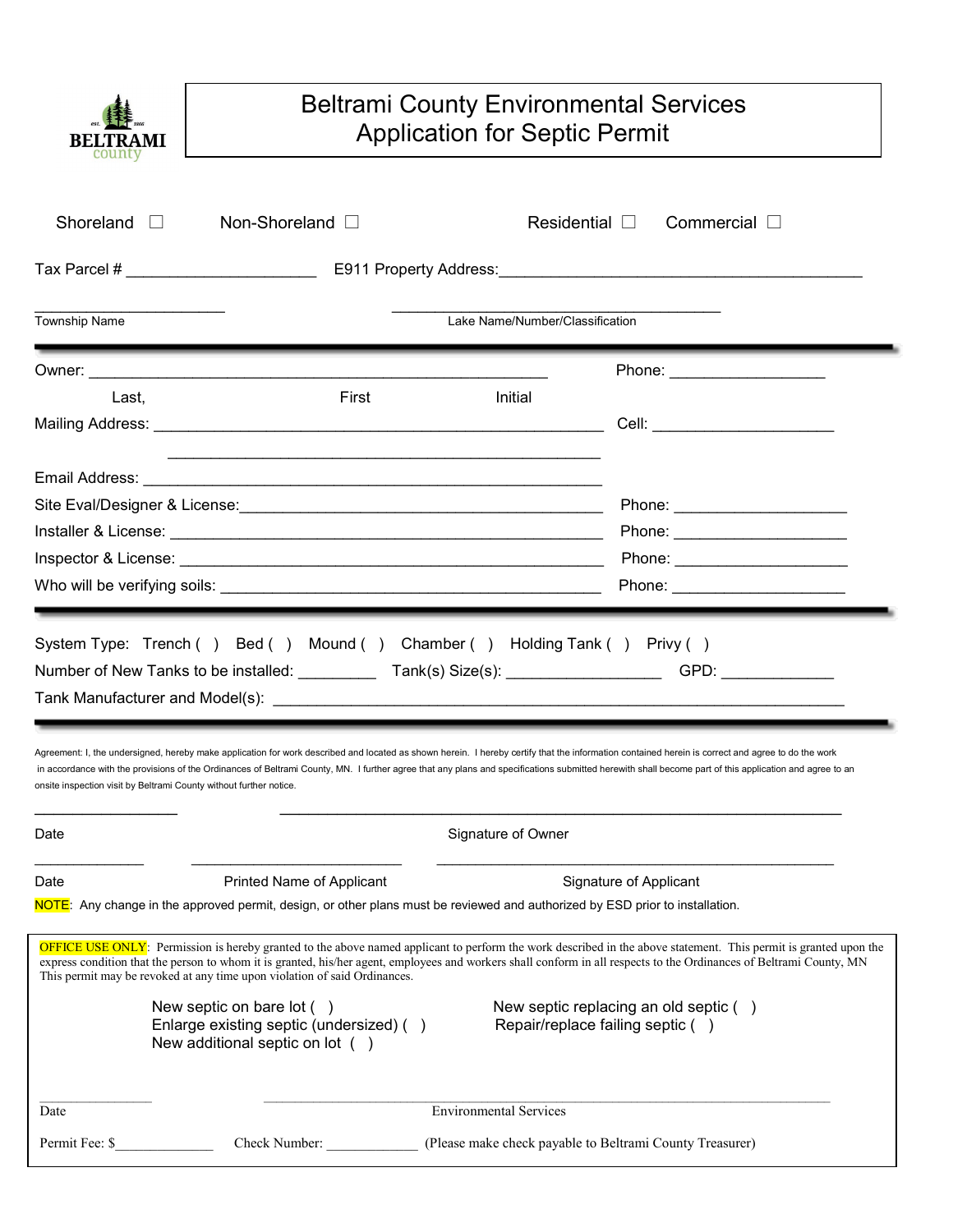#### **Beltrami County Environmental Services** 701 Minnesota Avenue Suite 113, Bemidji, MN 56601 Phone: 218-333-4158 [www.co.beltrami.mn.us](http://www.co.beltrami.mn.us/) [esd@co.beltrami.mn.us](mailto:esd@co.beltrami.mn.us)

#### **SSTS Statement- # Bedrooms and Water-Use Appliances Note: Form must be legible and completed in ink.**

| <b>Definitions:</b><br>Bedroom - any room or unfinished area within a dwelling that might reasonably be used as a sleeping room.<br>Lofts and unfinished basements (with at least one egress window and/or door) are counted as bedrooms.<br>Water-Use Appliances - installed or anticipated: e.g. automatic washer, dishwasher, water conditioning unit,<br>whirlpool bath, garbage disposal, or self-cleaning humidifier in furnace. Note: A dishwasher with a built-in<br>garbage disposal counts as two (2) water-use appliances. |  |  |  |  |  |  |  |  |
|---------------------------------------------------------------------------------------------------------------------------------------------------------------------------------------------------------------------------------------------------------------------------------------------------------------------------------------------------------------------------------------------------------------------------------------------------------------------------------------------------------------------------------------|--|--|--|--|--|--|--|--|
|                                                                                                                                                                                                                                                                                                                                                                                                                                                                                                                                       |  |  |  |  |  |  |  |  |
| Existing # of bedrooms: _____ + # of bedrooms yet to be constructed:<br>= Total # of bedrooms to be serviced by the ISTS: ____ (min. # bedrooms allowed by State is two)                                                                                                                                                                                                                                                                                                                                                              |  |  |  |  |  |  |  |  |
| Water using appliances: Please check<br>Washing machine () Dishwasher () Water cond. () Whirlpool () Garbage disposal ()<br><b>Furnace humidifier ()</b>                                                                                                                                                                                                                                                                                                                                                                              |  |  |  |  |  |  |  |  |

I agree that the information on this form is true and accurate

Property Owner(s) Signature(s) Date

 **Beltrami County Environmental Services** 701 Minnesota Avenue Suite 113, Bemidji, MN 56601

\_\_\_\_\_\_\_\_\_\_\_\_\_\_\_\_\_\_\_\_\_\_\_\_\_\_\_\_\_\_\_\_\_\_\_\_\_\_\_\_\_ \_\_\_\_\_\_\_\_\_\_\_\_\_\_\_\_\_\_\_\_\_\_\_\_